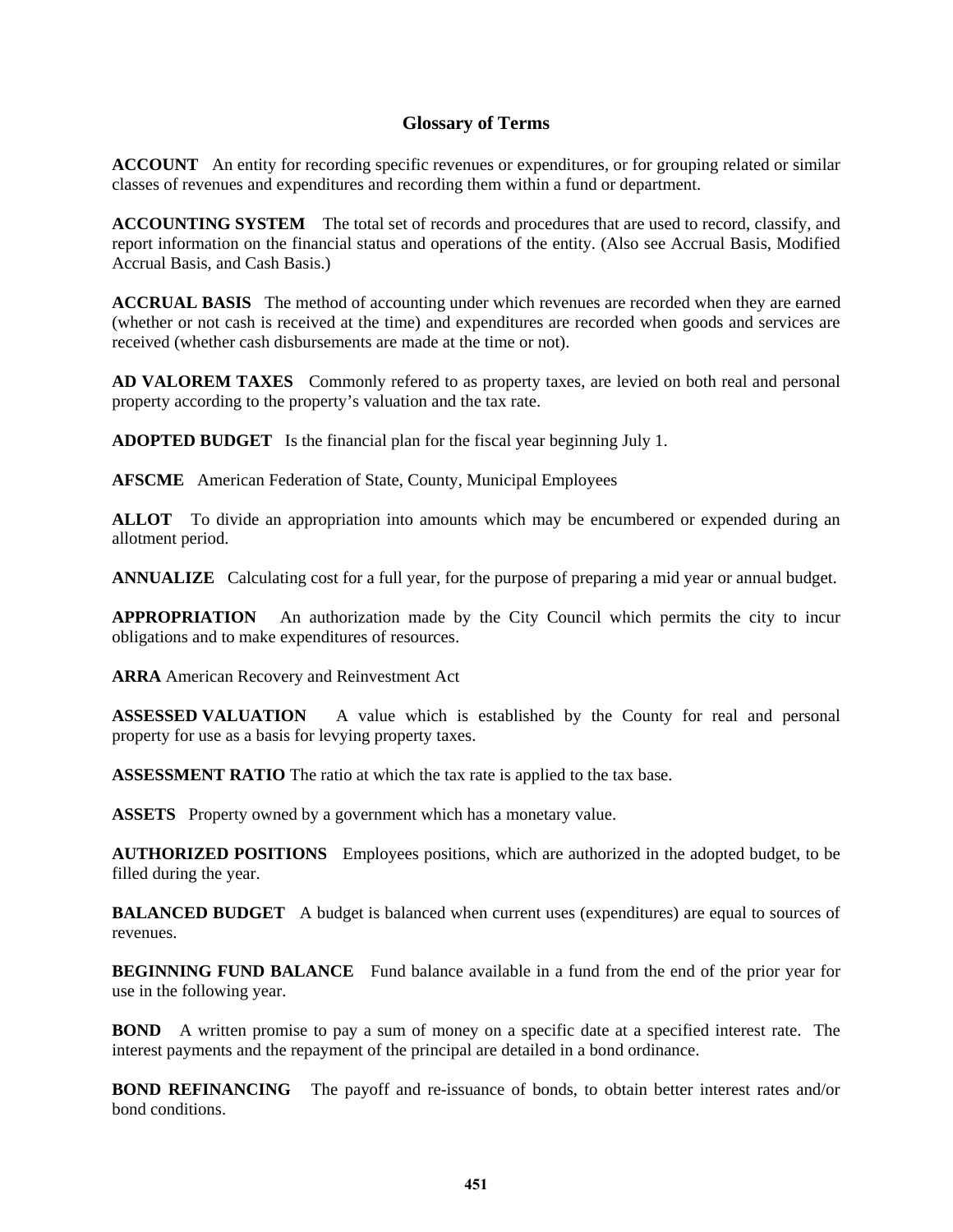**BUDGET** A plan of financial operation embodying an estimate of proposed expenditures for a given period and the proposed means of financing them. The term usually indicates a financial plan for a single fiscal year or period.

**BUDGET ADJUSTMENT** A procedure to revise a budget appropriation either by City Council approval through the adoption of a budget resolution or by City Manager's authorization to adjust appropriations within a cost center budget.

**BUDGET CALENDAR** The schedule of key dates which a government follows in the preparation and adoption of the budget.

**BUDGET MESSAGE** The opening section of the budget which provides the City Council and the public with a general summary of the most important aspects of the budget, changes from the current and previous fiscal years, and recommendations made by the City manager.

**BUDGET RESOLUTION** The legal means to amend the adopted budget through recognizing revenue increases or decreases; transferring funds; decreasing funding of a fund or department; or providing supplemental funding to a fund or department or for the establishment of a new capital project. The City Council adopts or rejects all budget resolutions.

**BUDGETARY BASIS** This refers to the basis of accounting used to estimate financing sources and uses in the budget.

**BUDGETARY CONTROL** The control or management of a government in accordance with the approved budget for the purpose of keeping expenditures within the limitations of available appropriations and resources.

**CAPITAL ASSETS** Assets of significant value and having a useful life of several years. Capital assets are also called fixed assets. Rio Rancho has set its minimum fixed asset value at five thousand dollars (\$5,000) or more.

**CAPITAL BUDGET** Is the financial plan of capital projects expenditures for the fiscal year beginning July 1.

**CAPITAL IMPROVEMENTS** Any significant physical acquisition, construction, replacement, or improvement to a City service delivery system that has a cost of \$5,000 and above and a minimum useful life of two years.

**CAPITAL IMPROVEMENTS PROGRAM (CIP)** The process of planning, monitoring, programming, and budgeting, over a multi-year period used to allocate the City's capital monies.

**CAPITAL OUTLAY** One of the expenditures account categories used to account for the purchase of any item whose value exceeds \$5,000 with a useful life greater than two years.

**CAPITAL PROJECT** (See CAPITAL IMPROVEMENTS).

**CARRYOVER** Appropriated funds that are encumbered at the end of a fiscal year are allowed to be retained in the budget to be expended in the next fiscal year for the purpose designated.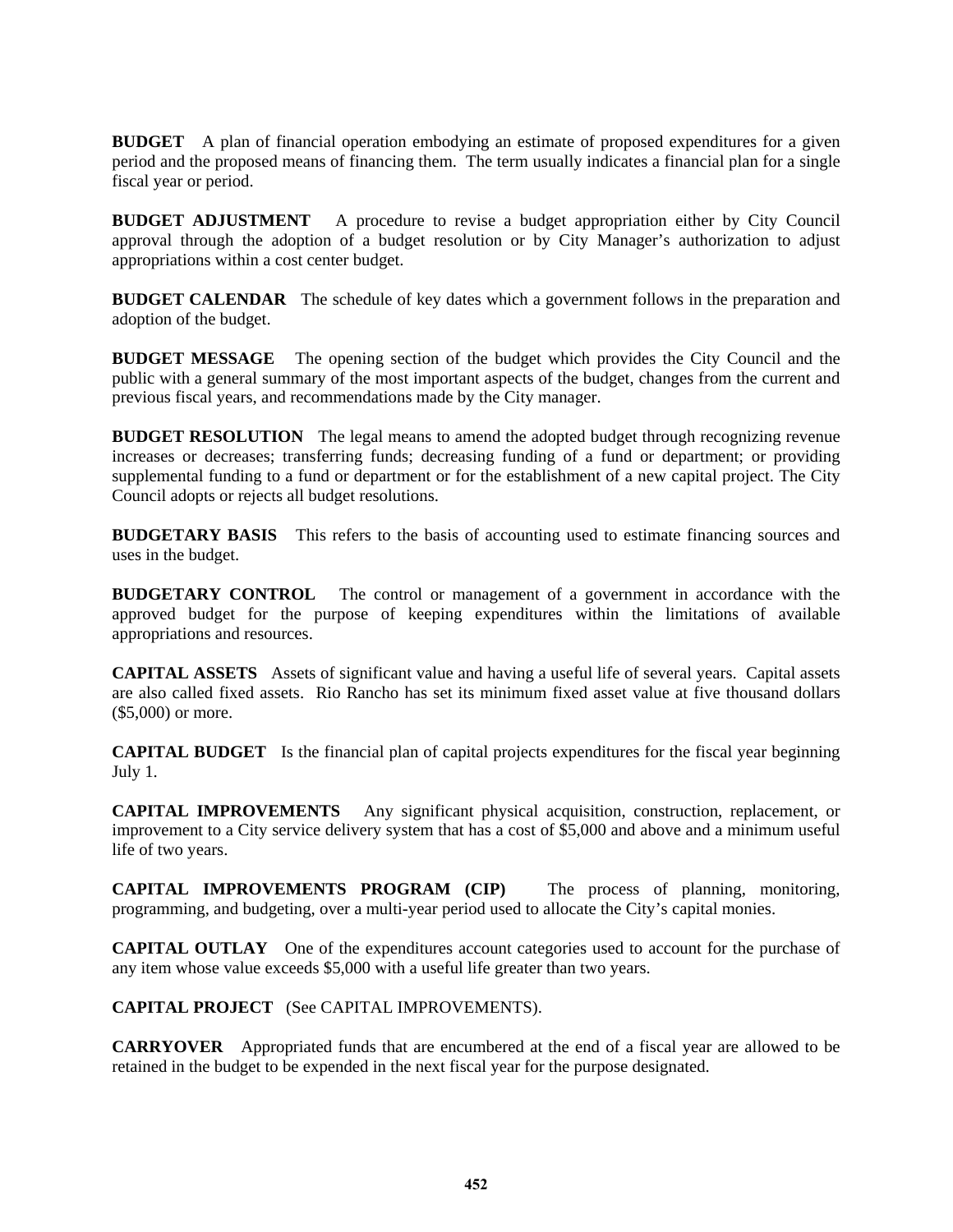**CASH BASIS** A basis of accounting in which transactions are recognized only when cash is increased or decreased.

**CDBG** Community Development Block Grant.

**CHARGES FOR SERVICES** Revenues that represent revenue received by the City for service performed by the City for general services.

**CHART OF ACCOUNTS** The classification system used by a city to organize the accounting for various funds.

**CIPCAC** Capital Improvement Plan Citizen's Advisory Committee

**CITY CHARTER** Legal authority approved by the voters of the City of Rio Rancho under the State of New Mexico Constitution establishing the government organization.

**COLECTIVE BARGAINING AGREEMENT** A legal contract between the employer and a verified representative of a recognized bargaining unit for specific terms and conditions of employment.

**CONSTANT OR REAL DOLLARS** The presentation of dollar amounts adjusted for inflation to reflect the real purchasing power of money compared to a certain point of time in the past.

**CONSUMER PRICE INDEX** A statistical description of price levels provided by the U.S. Department of Labor and it is used as a measure of the increase in the cost of living (economic inflation).

**CURRENT BUDGET** The original budget as approved by the City Council, along with any carryover encumbrances from the prior fiscal year, and any transfers or amendments that have been made since July 1.

**DEBT SERVICE** The amount of revenue that must be provided for payment to ensure the payment of all principal, interest and fees on all City bonds.

**DEDICATED TAX** A tax levied to support a specific government program or purpose.

**DEFICIT** The excess of an entity's liabilities over its assets or the excess of expenses over revenues during a single accounting period.

**DEPARTMENT** A major administrative division of the City that indicates overall management responsible for an operation or group of related operations.

**DEPRECIATION** Expiration in the service life of fixed assets, attributable to wear and tear through use and lapse of time, obsolescence, inadequacy or other physical or functional cause. That portion of the cost of a capital asset which is charged as an expense during a particular period.

**DISBURSEMENT** The expenditure of monies from an account.

**DIVISION** A sub unit of a department which encompasses a portion of the duties assigned to a department. May consist of several activities.

**DFA** New Mexico Department of Finance and Administration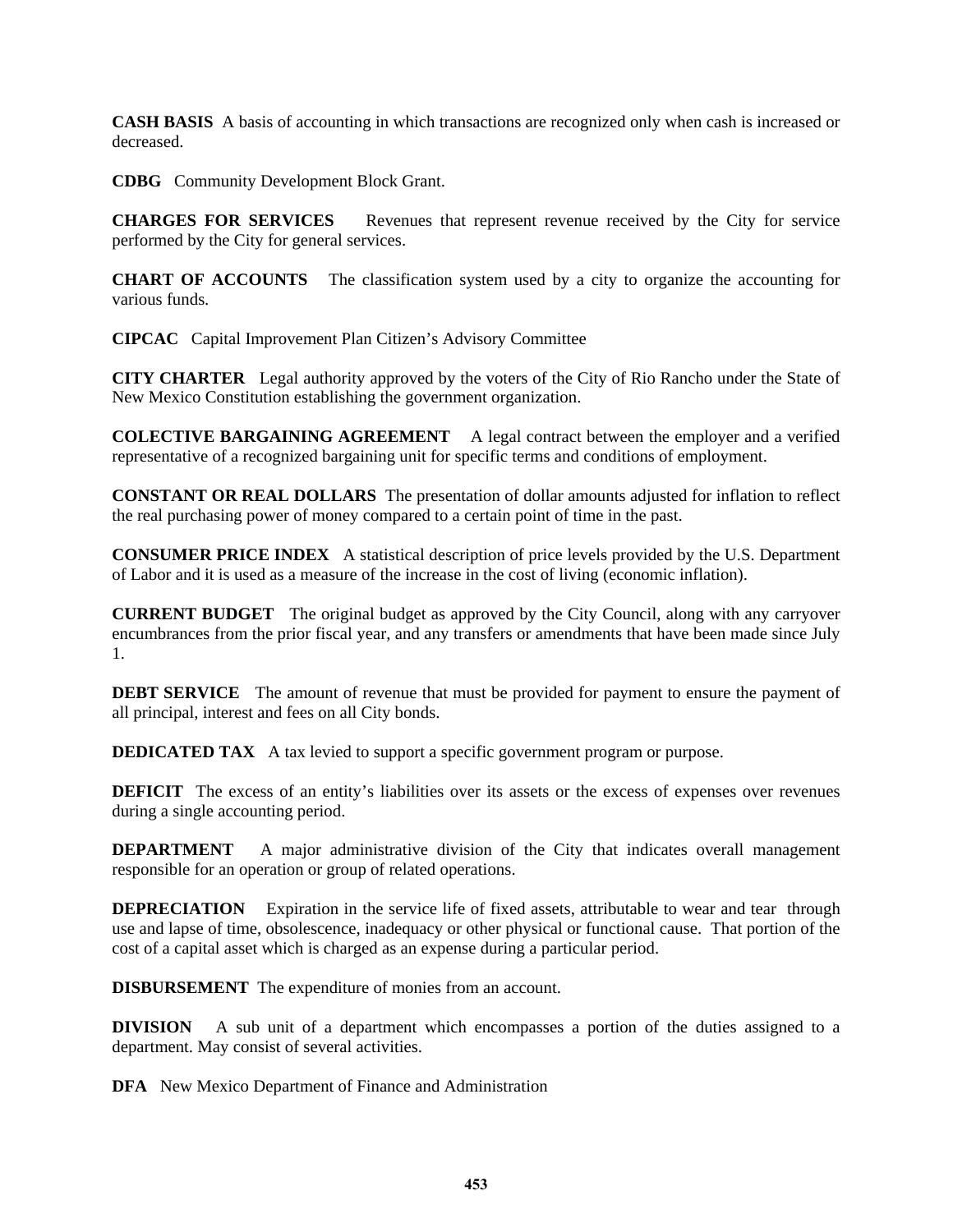**DPSA** Department of Public Safety Association

**DWI** Driving While Intoxicated

**EAP** Employee Assistance Program

**EECBG** Department of Energy's Energy Efficiency and Conservation Block Grant.

**EFFECTIVENESS** Is a type of measure category sometimes referred to as quality indicators. Effectiveness measures examine the degree to which services are responsive to the needs and desires of the customers. These measures tell how well the job is being performed and how well the intent is being fulfilled.

**EFFICIENCY** Is a type of measurement category sometimes called productivity. This is often measured in terms of unit cost over time. Efficiency refers to the ratio of the quantity of service to the cost in dollars or labor, required to produce the service.

**EGRT** Environmental Gross Receipts Tax

**EMS** Emergency Medical Services

**EMPLOYEE (FRINGE) BENEFITS** Contributions made by a government to meet commitments or obligations for employee fringe benefits. Included are the government's share of costs for various pension, medical and life insurance plans.

**ENCUMBRANCE** The legal commitment of appropriated funds to purchase an item or service. To encumber funds means to set aside or commit funds for a future expenditure.

**ENTERPRISE FUND** A fund established to account for operations that are financed and operated in a manner similar to private business enterprises, where the intent of the governing body is that the costs of providing goods and services to the general public on a continuing basis be financed or recovered primarily through user charges.

**ESTIMATED REVENUE** The amount of projected revenue to be collected during the fiscal year.

**EXPENDITURE/EXPENSE** The outflow of funds paid for an asset, goods, or services obtained.

**FAIR MARKET VALUE** The value of a piece of real estate in the open market. Used to determine the assessed value of property for taxing purposes.

**FHWA** Federal Highway Administration

**FINES AND FORFEITURES** A revenue source that consists primarily of fines from the Municipal Court.

**FISCAL YEAR** A twelve month period to which the annual operating budget applies and at the end of which the city government determines its financial position and the results of its operations.

**FIXED ASSETS** Assets of long-term character that are intended to continue to be held or used, such as land, buildings, machinery, and other equipment; also called capital assets.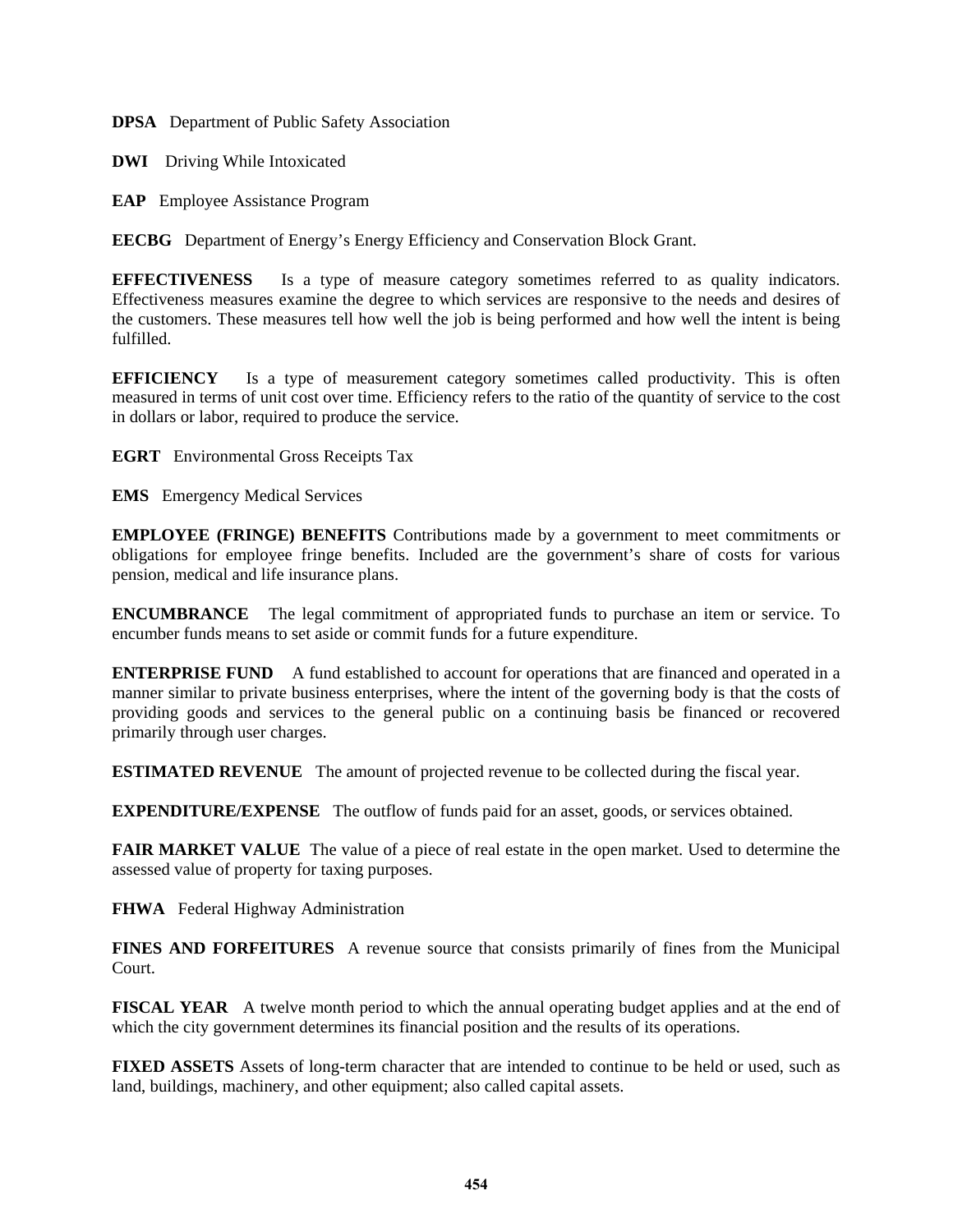**FRANCHISE FEE** a fee/tax paid to a municipality from a utility company operating within city limits for the use of city streets, public rights-of-ways and property easements.

**FT** Full-time

**FTE** Full Time Equivalent is one full time position funded for a full year or more than one part time positions that equal a full time.

**FUNCTION** A group of related activities aimed at accomplishing a major service or regulatory program for which a government is responsible (e.g. public safety).

**FUND** A fiscal and accounting entity with self-balancing set of accounts recording cash and other financial resources, together with all related liabilities and residual equities or balances.

**FUND BALANCE** The excess of beginning fund balance plus revenues over expenditures as measured at fiscal year-end.

**FUNDED POSITIONS** Is a term referring to the number of authorized positions for which funding is included in a given fiscal year's budget.

**FY** Fiscal Year refers to the budget for the period beginning July 1 and ending June 30.

**GAAP** Generally Accepted Accounting Principals

**GASB 34** Is an accounting standard used by the Governmental Accounting Standards Board that is applicable to state and local governments.

**GENERAL FUND** The largest fund within the City, the general fund, accounts for most of the financial resources of the government not specifically accounted for in other funds.

**GENERAL OBLIGATION (G.O.) BONDS** Bonds sold by the City to finance capital improvements. Property tax is the source of revenue for payment of these bonds.

**GIS** (Geographical Information System) A method of mapping locations based on longitude and latitude.

**GFOA** Government Finance Officers Association

**GO** General Obligation is a debt for construction of infrastructure voted on by the citizens.

**GOAL** A statement of broad direction, purpose or intent based on the needs of the community. A goal is general and timeless.

**GRANT** A contribution of by one governmental unit to another to be used or expended for a specified purpose, activity, or facility.

**GRIP** Gross Receipts Investment Policy. In order to attract retail businesses which generate significant gross receipt tax revenues to the City. The City may choose to refund a developer or company gross receipts taxes paid in exchange for public infrastructure.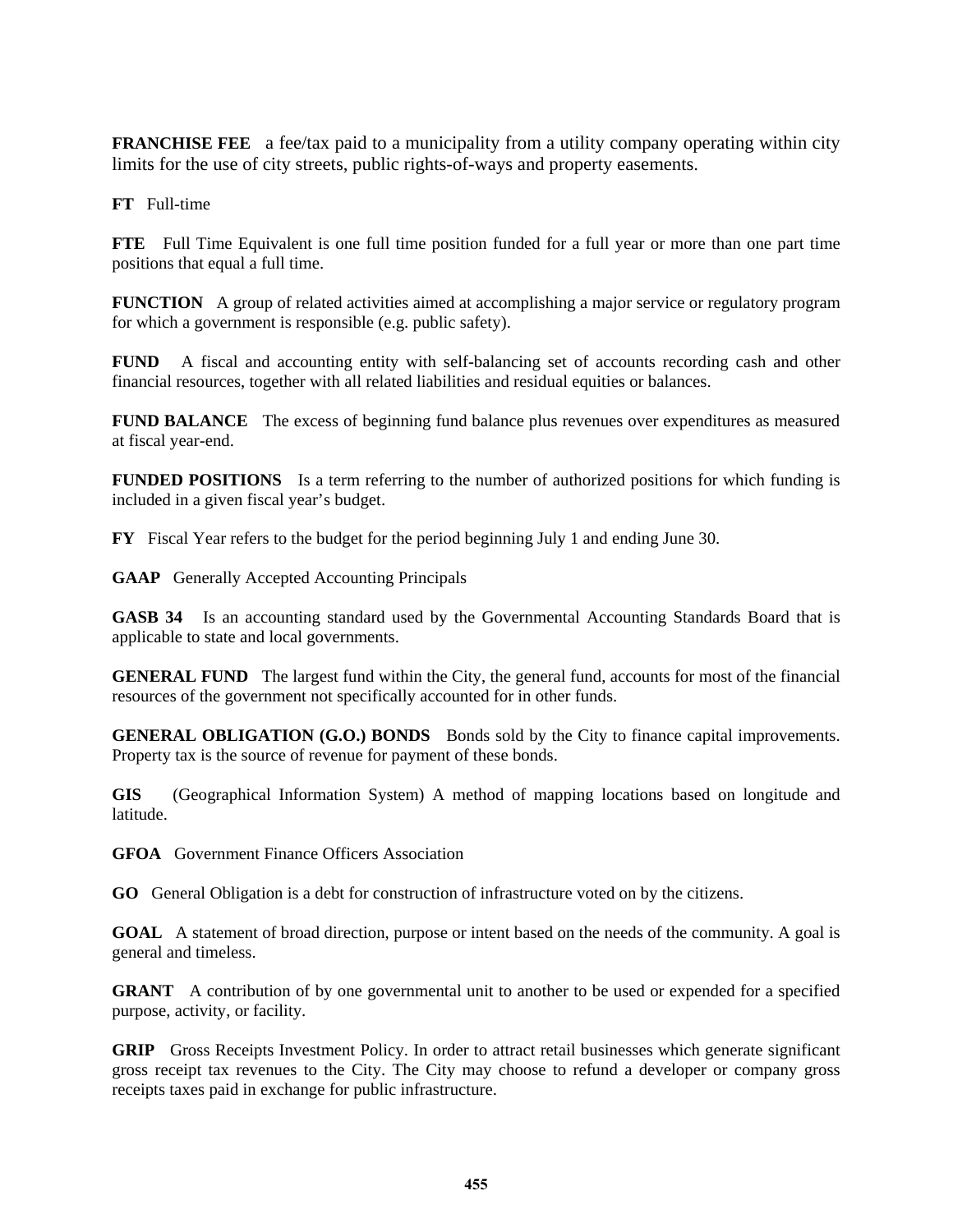**GRT** Gross receipts tax

**HVAC** Heating, ventilation and air conditioning

**ICIP** Infrastructure Capital Improvement Plan. A plan which identifies capital projects that are proposed to be undertaken during the next five fiscal years including estimated costs and funding sources.

**JAG** Justice Assistance Grant

**IMPACT FEE** A fee charged on new development to finance required infrastructure such as roads, parks, bikeways/trails, police and fire stations, water and wastewater utilities, and drainage.

**INDIRECT COST** The costs assigned to funds in return for support services, such as accounting, which are necessary to support operations.

**INFRASTRUCTURE** The physical assets of a government (e.g. streets, water, sewer, public buildings and parks).

**INTERGOVERNMENTAL REVENUE** Funds received from federal, state and other local government sources in the form of grants, shared revenues, and payments in lieu of taxes.

**INTERNAL SERVICE FUND** Funds used to account for the financing of goods and services provided by one department or division to other departments or divisions of the City, on a cost-reimbursement basis.

**KRRB** Keep Rio Rancho Beautiful

**LEVY** To impose taxes for the support of government activities.

**LICENSES AND PERMITS** Revenues that come from the City's efforts to provide licenses to business and inspection services to enforce compliance with minimum code requirements for building and operating safety.

**LINE ITEMS** Line items refer to the specific accounts used to budget and record expenditures.

**LONGEVITY** Employee compensation payments made in recognition of a certain number of years employed full time with the same entity.

**LONG-TERM DEBT** Debt with a maturity of more than one year after the date of issuance.

**MANDATE** Is a requirement imposed by a legal act of the federal, state, or local government.

**MATERIALS AND SERVICES** May include articles and commodities which are consumed or materially altered when used, such as office supplies, operating supplies, and repair and maintenance supplies, and all items of expense to any person, firm or corporation rendering a service in connection with repair, sale or trade of such articles or commodities.

**MEASURE** Is a term referring to any one of four different types of measures: a count, a ratio, a percentage, and a dollar amount.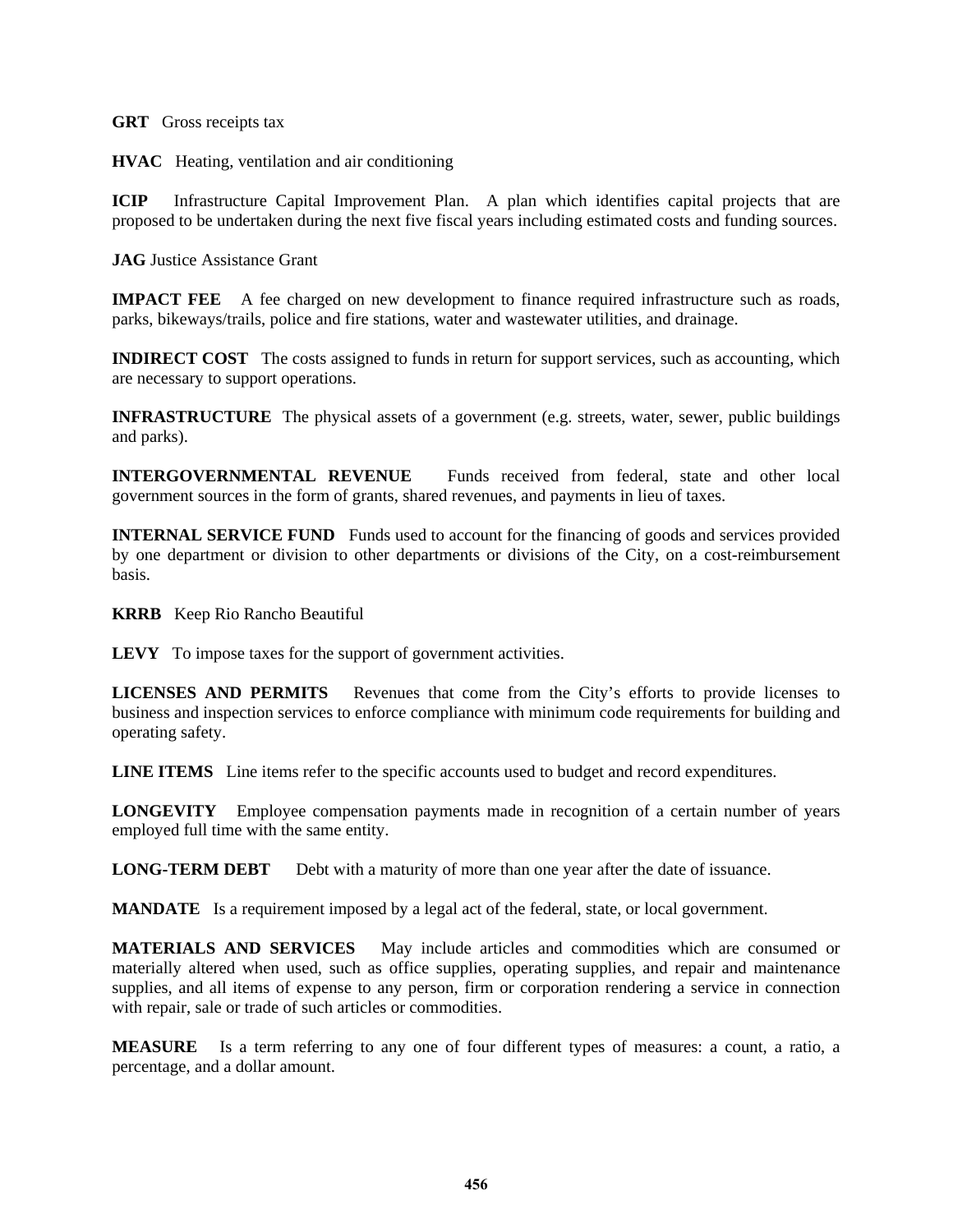**MILL** The property tax rate which is based on the valuation of property. A tax rate of one mill produces one dollar of taxes on each \$1,000 of assessed property valuation.

**MISCELLANEOUS REVENUE** A revenue category that is comprised of revenue sources that do not fit the other categories of Taxes, Licenses and Permits, Intergovernmental revenue, Shared Revenue, Charges for Services, Fines and Forfeits, and Interest Income.

**MISSION STATEMENT** Is a broad statement of purpose derived from an organization's and/or community's values and goals.

**MODIFIED ACCRUAL BASIS OF ACCOUNTING** The method of accounting under which expenditures other than accrued interest on general long-term debt are recorded at the time liabilities are incurred and revenues are recorded when received in cash except for materials and / or available revenues, which should be accrued to reflect properly the taxes levied and revenue earned.

**MOU** Memorandum of Understanding

**NMFA** New Mexico Finance Authority

**NEW REVENUE** Amounts estimated to be received from taxes and other sources during the fiscal year.

**NOMINAL DOLLARS** The presentation of dollars amounts not adjusted for inflation.

**O & M** Operating and maintenance

**OBJECT OF EXPENDITURES** An expenditure classification, referring to the lowest and most detailed level of classification, such as electricity, office supplies, asphalt, and furniture.

**OBJECTIVE** Something to be accomplished in specific, well-defined, and measurable terms and that is achievable within a specific time frame.

**OBLIGATIONS** Amounts which a government may be legally required to meet out of its resources. They include not only actual liabilities, but also encumbrances not yet paid.

**OPERATING BUDGET** A budget that sets the plan for the day-to-day operations of the City.

**OPERATING EXPENSES** The cost of personnel and materials and services required for a department to function.

**OPERATING REVENUE** Funds that the government receives as income to pay for ongoing operations.

**ORIGINAL BUDGET** The adopted budget as approved by the City Council.

**OUTPUT INDICATOR** A unit of work accomplished, without reference to the resources required to do the work (e.g. number of permit issued, or number of arrests made). Output indicators do not reflect the effectiveness or efficiency of the work performed.

**ORDINANCE** A formal legislative enactment by the City Council. It has the full force and effect of law within the City boundaries unless it is in conflict with any higher form of law, such as a State statute or constitutional provision. An ordinance has higher legal standing than a resolution.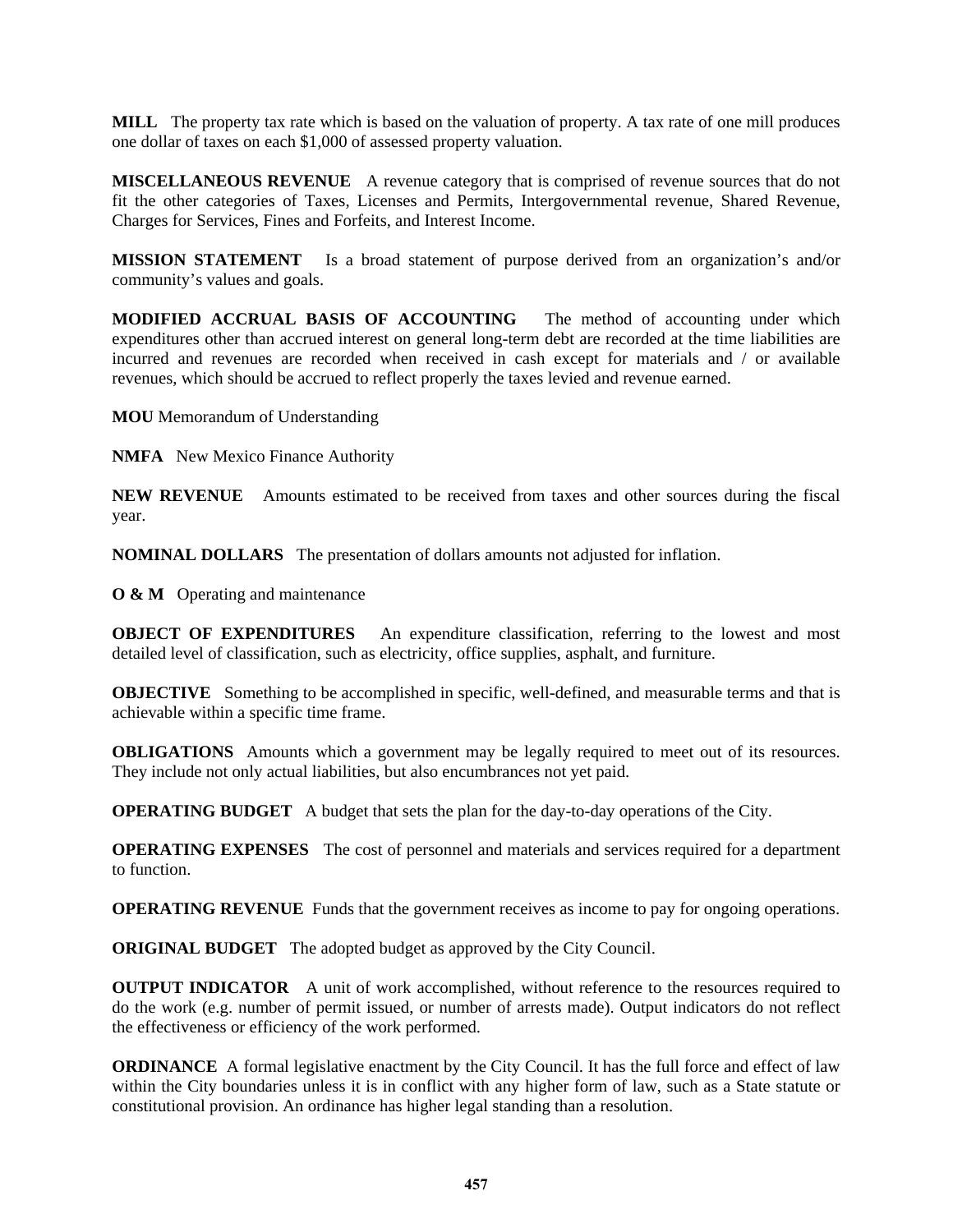## **PERA** Public Employees Retirement Association

**PERFORMANCE INDICATORS** Specific quantitative measures of work performed as an objective of specific departments or programs.

**PERFORMANCE MEASURES** Data collected to determine how effective or efficient a program is in achieving its objectives.

**PERSONAL SERVICES** Salaries and salary related costs of salaried and hourly employees.

**PROGRAM** A group of related activities performed by one or more organizational units for the purpose of accomplishing a function for which the government is responsible.

**PROJECT NUMBER** Used to identify any special activity, especially where specific reporting requirements exist regarding the activity. These numbers are always used with capital project and grants.

**PURPOSE** A broad statement of the goals, in terms of meeting public service needs.

**PT** Part-time

**PURCHASE ORDER** A document issued to authorize a vendor to deliver specified merchandise or render a specific service for a stated price. Purchase orders establishes encumbrances.

**RESERVE** An account used to indicate that a portion of fund equity is legally restricted for a specific purpose and is, therefore, not available for general appropriation.

**RESOLUTION** A special order or temporary order of the City Council.

**RESOURCES** Total amount available for appropriation including estimated revenues, fund transfers, and beginning balances.

**REVENUE** The yield from sources of income (such as taxes, licenses, fines, etc) that the City collects and receives into the treasury for public use.

**REVENUE ESTIMATES** Revenues are projected often using trend analysis.

**REVENUE BONDS** Bonds whose principal and interest are payable exclusively from earnings of an enterprise fund or other dedicated revenue source, such as Gross Receipts Tax.

**ROW** Right of way

**SAD** Special Assessment District. A source of funding for certain capital improvement projects.

**SHARED REVENUE** Taxes collected by the state are distributed, in part, back to the cities within the state.

**SINKING FUND** Established to pay for general obligation bond debt.

**SCADA** System Control and Data Acquisition. A system for monitoring and managing the City's water and wastewater facilities.